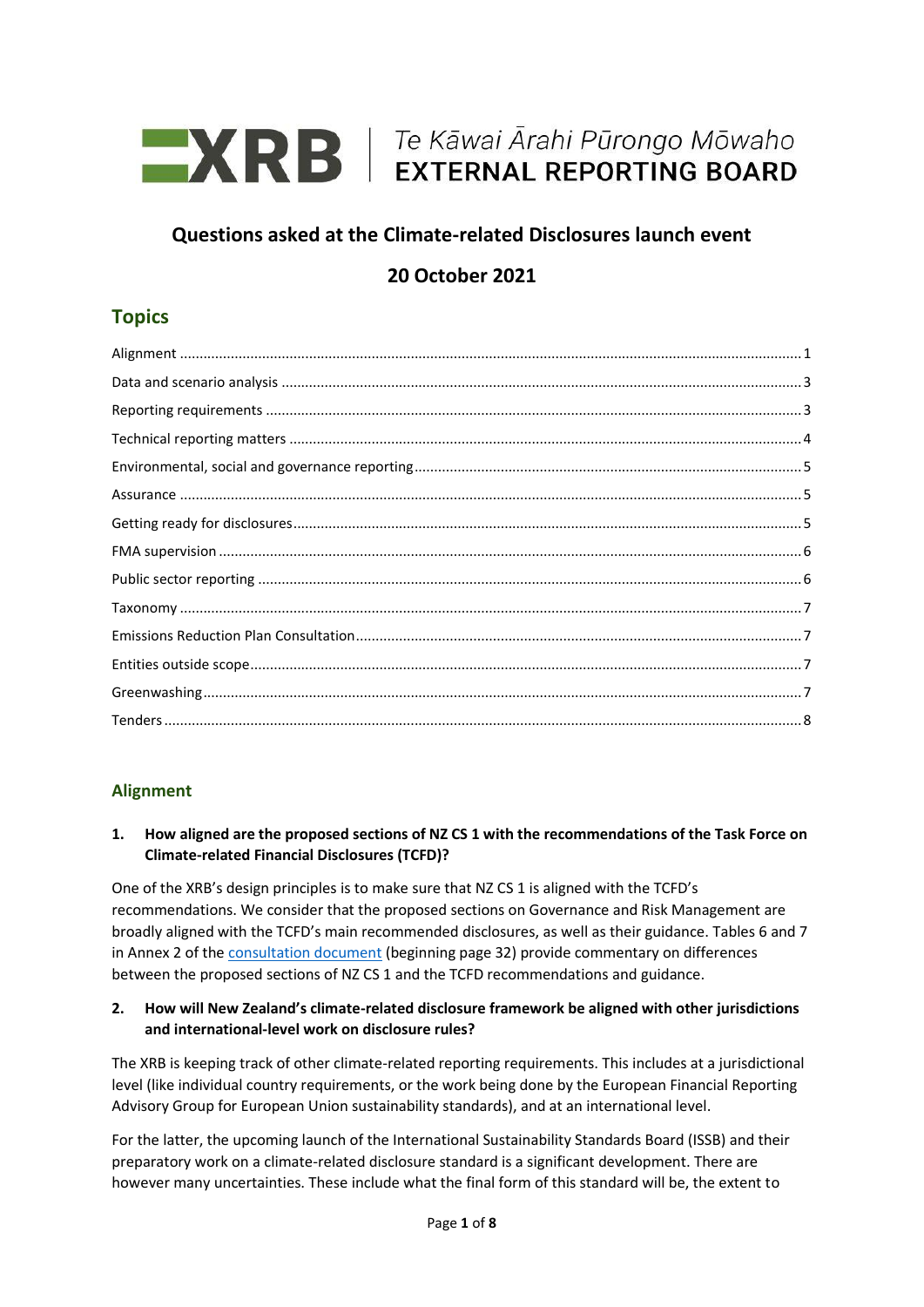which it will be globally adopted, and the date at which the standard will be finalised. The XRB is staying connected to these developments to ensure a degree of compatibility as appropriate but does not want to hold up progressing the development of New Zealand's standards while waiting for the ISSB's standard to be published.

# **3. How will the climate-related disclosures be aligned with the National Climate Change Risk Assessment (NCCRA)?**

The NCCRA is an important document and is designed to provide a national overview of risks facing New Zealand to inform decision makers. The risks identified in the NCCRA may help to inform climate reporting entities when assessing their own, specific climate-related risks and opportunities. The XRB will look to make use of the NCCRA and many other documents in the guidance we are developing.

## **4. Will disclosure requirements be aligned with 1.5 or 2 degrees Celsius?**

The TCFD's guidance for all sectors recommends that entities should describe the resilience of their strategies taking into consideration a 2°C or lower scenario. In their most recently released guidance (issued mid-October 2021), the TCFD has explicitly stated that:

*[in] interpreting the phrase "2°C or lower," organizations should consider aligning their scenario analysis with Article Two of the 2015 Paris Agreement which commits parties to "holding the increasing in the global average temperature to well below 2°C above pre-industrial levels and pursuing efforts to limit the temperature increase to 1.5°C above pre-industrial levels."*

The XRB is actively considering the TCFD's updated guidance and determining whether NZ CS 1 should specify whether entities should consider specific temperature levels as part of the disclosure requirements.

# **5. How will the climate-related disclosures be aligned with the Reserve Bank of New Zealand (RBNZ)'s prudential regulatory requirements?**

The RBNZ and the XRB are working together to ensure that the XRB's climate standards and RBNZ requirements are aligned, to the fullest extent possible.

The RBNZ requires its regulated entities to make certain disclosures under current regulations. For instance, registered banks must publish six-monthly disclosure statements that include their financial statements along with additional information on prudential capital adequacy and liquidity positions, and on their impaired asset profile. They do not require banks to disclose any specific climate risk items and do not have current plans to add additional information on climate risks to existing disclosure requirements. Instead, the RBNZ expect entities will comply effectively with the XRB's forthcoming climate standards and guidance.

The RBNZ will support regulated entities do so by publishing a guidance note for regulated entities on best practice management of climate risks, which will cover what firms should do, rather than what they should *disclose*.

To date, the XRB has focused on governance and scenario analysis. Currently, the RBNZ and FMA are undertaking a joint cross-sector thematic review on governance. This work is broader than the XRB's proposed disclosures relating to governance, as they only apply to the governance of climate-related risks and opportunities. The XRB considers these two pieces of work to be complementary.

Regarding scenario analysis, the XRB is currently liaising with the RBNZ to better understand the scenarios developed by the Network for Greening the Financial System and how we can align, if appropriate, the scenario analysis aspect of our standards with the RBNZ's supervisory work and stress testing on climate change.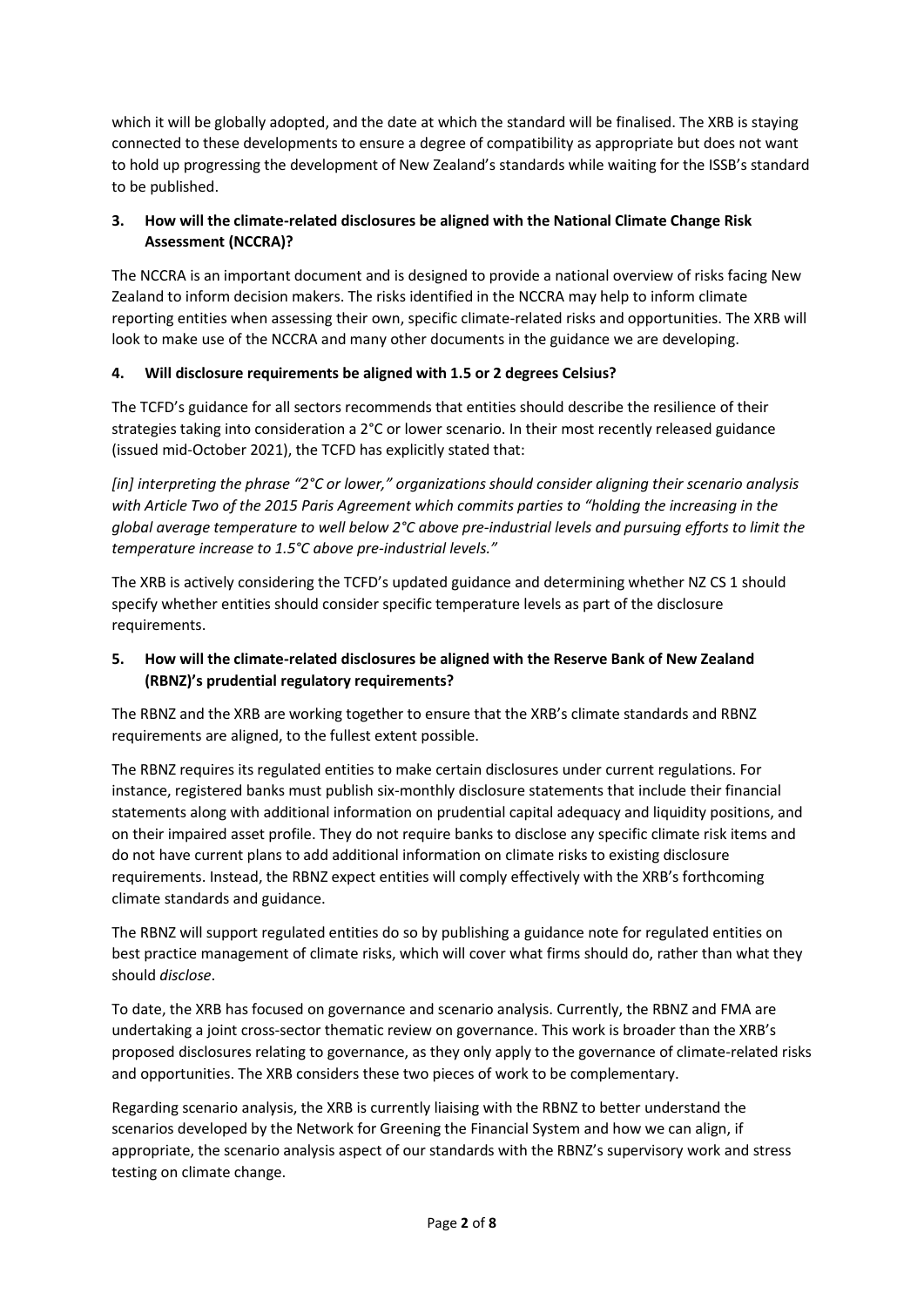# <span id="page-2-0"></span>**Data and scenario analysis**

#### **6. Will scenario analysis be required in NZ CS 1?**

The TCFD's recommended disclosure (c) under the Strategy section asks entities to "*Describe the resilience of the organization's strategy, taking into consideration different climate-related scenarios, including a 2°C or lower scenario*". As the XRB is aligning closely with the TCFD, they are highly likely to include some form of scenario analysis requirement. However, the XRB are also aware that this is one of the more complex parts of the TCFD recommendations and so will seek stakeholder views on this topic (at any point, and especially in March 2022 when consulting on the proposed Strategy section of NZ CS 1).

## **7. What data, standardised scenarios, or guidance will be made available to climate reporting entities?**

The XRB is not, at this time, intending to construct reference scenarios for use by climate reporting entities. However, they are aware of various sectors coming together, or considering coming together, to construct scenarios to be used for the purposes of entity level scenario analysis. The XRB considers that effective coordination within sectors could reduce costs and time in constructing scenarios, and improve the quality, comparability and consistency of scenario analysis.

The XRB also recognise there are concerns about the accessibility of climate-related data to support scenario analysis in New Zealand. Access to climate data is a common issue that is being raised by reporting entities globally and this is a challenge that New Zealand entities are not alone in facing. There are a range of government agencies that will need to work together on this topic, and the XRB is liaising with these agencies to determine whether climate data could be made more accessible to support entities on their scenario analysis journeys.

## <span id="page-2-1"></span>**Reporting requirements**

## **8. How is an entity classified as a climate reporting entity? Through size, listing on the stock exchange etc.?**

| <b>Entity type</b>                                         | <b>Threshold</b>                                                                                                                                                     |
|------------------------------------------------------------|----------------------------------------------------------------------------------------------------------------------------------------------------------------------|
| Registered banks, credit unions,<br>and building societies | Greater than \$1 billion in total assets                                                                                                                             |
| Managers of registered investment<br>schemes               | Total assets under all schemes managed by the manager or<br>managed by an authorised body under the manager's market<br>service licence are greater than \$1 billion |
| Licensed insurers                                          | Greater than \$1 billion in total assets under management or<br>annual premium income greater than \$250 million                                                     |
| Equity and debt issuers listed on<br>the NZX               | Market capitalisation exceeds \$60 million                                                                                                                           |

Entities are classified as climate reporting entities through several ways:

Other than debt issuers, thresholds are determined as at the balance date and apply to each of the two preceding accounting periods. Threshold for debt issuers is determined at any time in the two preceding accounting periods. The XRB understands that any authorised body that provides the service of acting as a manager of a registered scheme under a large manager's market services licence will also be considered a climate reporting entity. An entity should seek legal advice if it is uncertain if the legislation applies to it.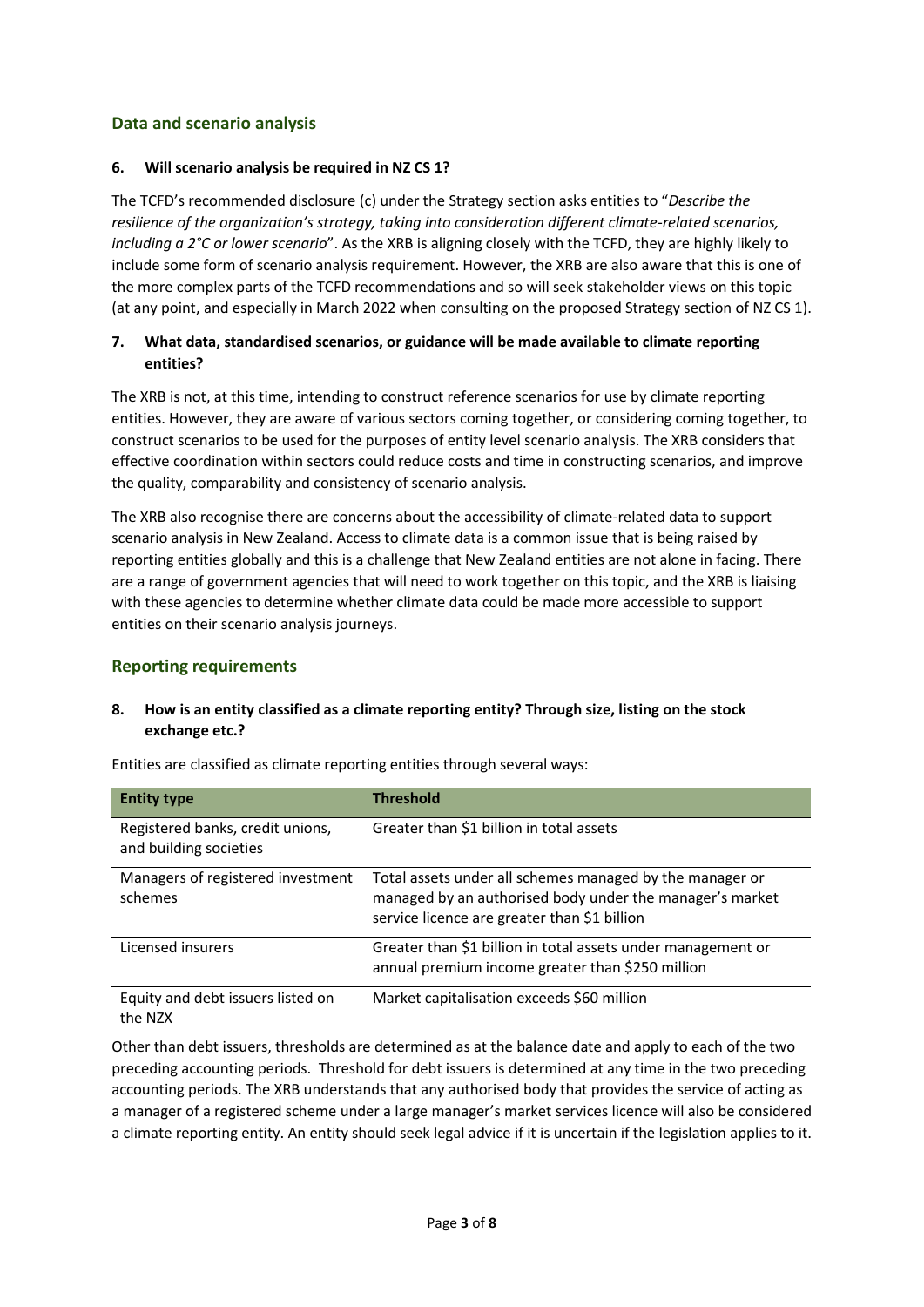## **9. Will managers of registered investment schemes be required to make disclosures on a fund-byfund basis? Would this mean one manager would have to make multiple disclosures in a year?**

The XRB's understanding of the climate-related disclosure legislation is that yes, managers of registered investment schemes would be required to make disclosures on a fund-by-fund basis. However, the climate-related disclosure legislation does not prevent climate statements in relation to an accounting period and a registered scheme from being combined in a single document.

## **10. Will there be any differentiated reporting requirements, e.g., across different industries, or for different types of climate reporting entities?**

The XRB is currently of the view that sector-specific information will be provided in guidance, rather than in NZ CS 1 itself. This includes guidance based on the TCFD's sector-specific guidance (e.g., for disclosures recommended for financial institutions). However, they are also seeking feedback on this view (see question 8 in th[e consultation document\)](https://www.xrb.govt.nz/extended-external-reporting/climate-related-disclosures/consultation-and-engagement/governance-and-risk-management-consultation-document/).

## **11. Will New Zealand entities that are subsidiaries of multi-nationals that already disclose according to the TCFD recommendations be required to disclose? Will they have separate reporting requirements?**

The XRB understands that any entity that is classified as a climate reporting entity according to the climate-related disclosures legislation will be required to report under the regime, whether or not they are a subsidiary of a multi-national organisation. Such entities are unlikely to have separate reporting requirements but will likely be in a good position for reporting under NZ CS 1 because of the reporting done at their parent level.

### **12. Why has mandatory reporting been delayed until 2024?**

The reporting has not been delayed. Mandatory reporting will commence as soon as the XRB issues its first climate standard (which they are aiming to do in December 2022). This means that entities will be required to disclose according to the standard for accounting periods that start on or after 1 January 2023. Accounting periods last (usually) for a year, so while the work will be underway within the first climate reporting entities from the beginning of 2023, the reporting itself can only occur at the end of the accounting period. So, for those entities with 1 January 2023 to 31 December 2023 reporting periods, reporting will occur within four months after the end of the first reporting period (so, by April 2024).

## <span id="page-3-0"></span>**Technical reporting matters**

## **13. Can a reporting entity make their climate change disclosure as part of their existing annual or financial reporting, or does a separate disclosure need to be made?**

The climate-related disclosure legislation requires the disclosures to be made in a 'climate statement'. The legislation specifically requires that climate reporting entities must include, in their annual reports, a statement that the entity is a climate reporting entity, together with a copy of the climate statements or group climate statements prepared by the entity, or the address of (or a link to) the internet site where a copy of these statements can be accessed.

However, the legislation does not specify the format of the climate statement. The XRB is currently working through whether any presentation requirements might be required (e.g., a reference table in an annual report in the instance that climate disclosures are included throughout an annual report).

## **14. In what section does identification of risks and opportunities, and responses to these (including disclosures about approaches used such as scenario analysis), sit?**

These disclosures are part of the Strategy section that the XRB will be consulting on in March 2022.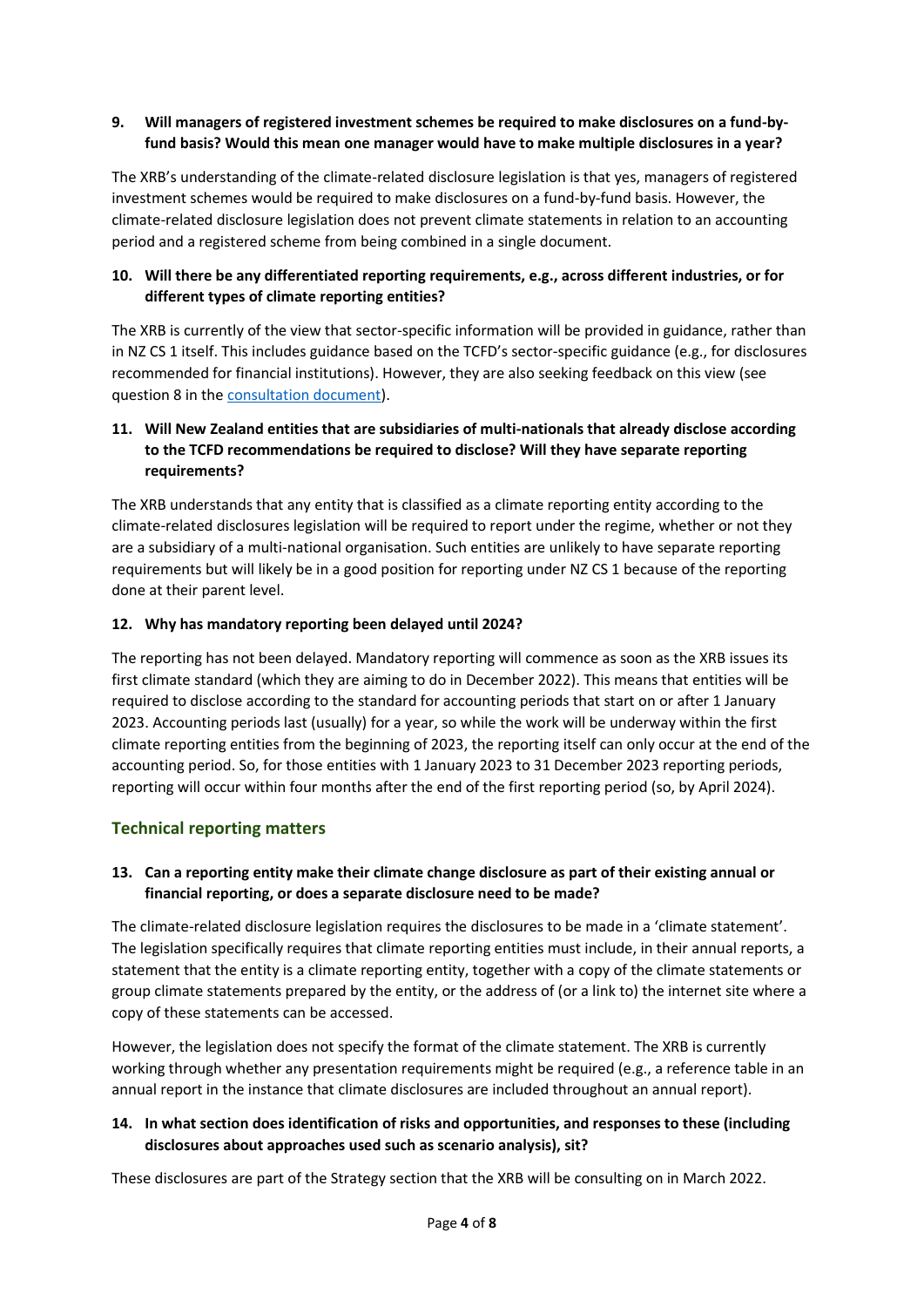## **15. How will scope 3 emissions be considered within NZ CS 1?**

Emissions disclosures are part of the Metrics and Targets section of the NZ CS 1. Recently released guidance from the TCFD has strongly indicated that scope 3 emissions should be disclosed. The XRB is taking this guidance into account as it drafts this section, which will be consulted on in March 2022.

#### **16. Is consistency of reporting across different entities likely to be a challenge, especially early on?**

The XRB is aware that there will be variability in the extent and maturity of reporting against NZ CS 1, especially in the early days. The XRB are drafting guidance that is intended to reduce this variability and enhance reporting consistency, and intend to keep this up to date as best practice and investor expectations evolve.

## <span id="page-4-0"></span>**Environmental, social and governance reporting**

### **17. How will environmental, social and governance (ESG) issues be integrated together with climaterelated disclosures?**

The climate-related disclosure legislation allows for the XRB to issue guidance on ESG matters. The XRB are initiating a project in this area which is also considering Te Ao Māori in the context of reporting in Aotearoa New Zealand as a whole. They are currently focusing work on climate due to the new mandatory regime enabled by the legislation but see climate-related disclosures as an important element of wider ESG reporting.

## **18. Is the XRB planning to release standards relating to the Task Force on Nature-related Financial Disclosures?**

The XRB is not currently working on standards relating to the Task Force on Nature-related Financial Disclosures. However, they are intending to consider all relevant material in the development of guidance on ESG matters.

#### <span id="page-4-1"></span>**Assurance**

#### **19. Will there be a need for the information disclosed to be independently assured?**

The legislation requires climate reporting entities to ensure that aspects of climate statements that disclose GHG emissions are the subject of an assurance engagement. It also requires that any assurance practitioners carrying out this work must comply with all applicable auditing and assurance standards issued by the XRB.

## <span id="page-4-2"></span>**Getting ready for disclosures**

### **20. The XRB has previously said for entities not to wait until NZ CS 1 is published to think about climate-related disclosures. What can entities do now to get ready?**

The XRB recommends three main things for entities to get ready:

- *Explore*: There's a wealth of information readily available (such as in the TCFD Knowledge Hub). Get familiar with the terminology and identify where you might need (expert) help.
- *Engage*: Form a coalition of the willing (with senior roles and/or a senior sponsor) from across your organisation and start a conversation about what implementation might look like.
- *Measure*: Assess your current footprint and understand what measuring GHG emissions might involve.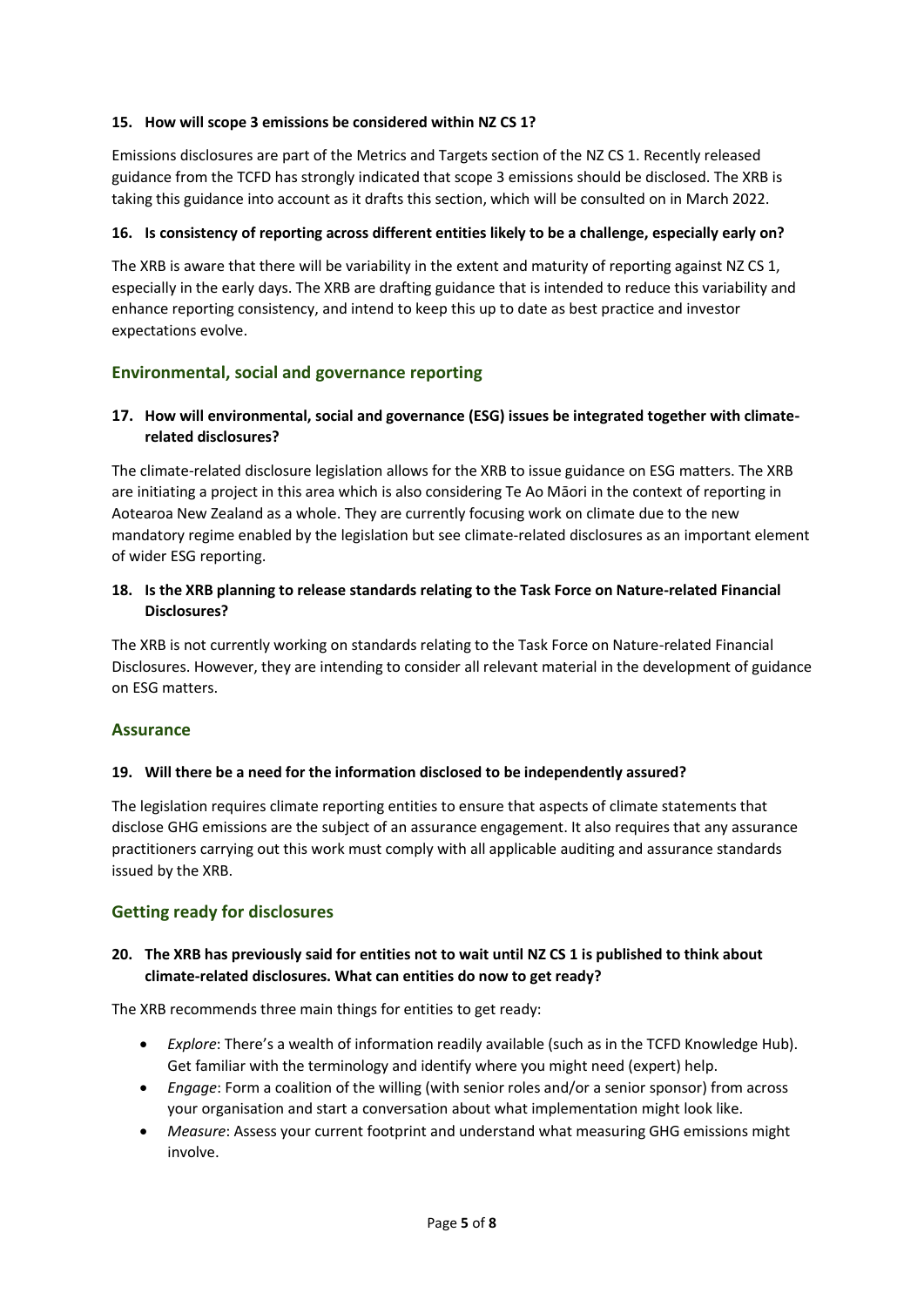## **21. How can we upskill business leaders and directors to really engage in this disclosure regime effectively – seeing it not as compliance, but a business opportunity?**

The XRB has heard from numerous TCFD early adopters about the significant value they gained from climate-related disclosure. This ranges from better understanding of their value chain, more sophisticated strategy and risk management processes, and to better asset allocation decisions. These are all benefits above and beyond understanding of climate risk and opportunities specifically.

The XRB encourages entities that have yet to start on their climate reporting journey to learn from these early adopters about the value of the process, and the insights they have gained along the way.

### <span id="page-5-0"></span>**FMA supervision**

### **22. How will this regime be supervised by the FMA? Will the FMA guidance be similar to the XRB's guidance?**

The FMA is responsible for independent monitoring and enforcement of the climate-related disclosures regime, as well as providing guidance about compliance expectations, and reporting the findings of their monitoring. The FMA is currently scoping their regulatory and enforcement approach but they note that their approach will be heavily dependent on the climate standards issued by the XRB. The FMA's guidance will focus on compliance expectations, while the XRB's guidance will focus on implementation of the disclosure requirements.

### <span id="page-5-1"></span>**Public sector reporting**

## **23. Will public sector organisations be required to reporting their compliance with the XRB's climate standards from 2022 or will a different framework apply? If the latter, will they be aligned with the XRB's standards?<sup>1</sup>**

Under the Carbon Neutral Government Programme (CNGP), every public agency will be required to measure and publicly report on their emissions and offset any emissions they cannot cut by 2025.

CNGP requirements for government agency reporting relate directly (but not exclusively) to the Task Force on Climate-related Financial Disclosures (TCFD) framework recommended disclosures for the Metrics and Targets: part b) disclose GHG emissions, and part c) targets used to manage climate related performance.

CNGP requirements involve emissions reporting (or accounting) aligned with the GHG Protocol and/or ISO14064-1, and then disclosing certain information in their annual reports (i.e., their emissions profile, total emissions, reduction targets and progress against those targets). CNGP organisations have to have their emissions verified/assured in accordance with the Assurance Engagements on Greenhouse Gas Statements (ISAE (NZ) 3410) standard or the ISO 14064-3:2019 standard.

#### **24. Will the proposed disclosures regimes under the Carbon Neutral Government Programme apply to local authorities, and will it rely on similar TCFD aligned accounting standards?**

Local authorities are not mandated to follow the CNGP requirements, but many are already measuring their emissions and we encourage any public sector organisation to join in with the Programme.

<sup>&</sup>lt;sup>1</sup> Responses to questions 23-26 provided by Ministry for the Environment.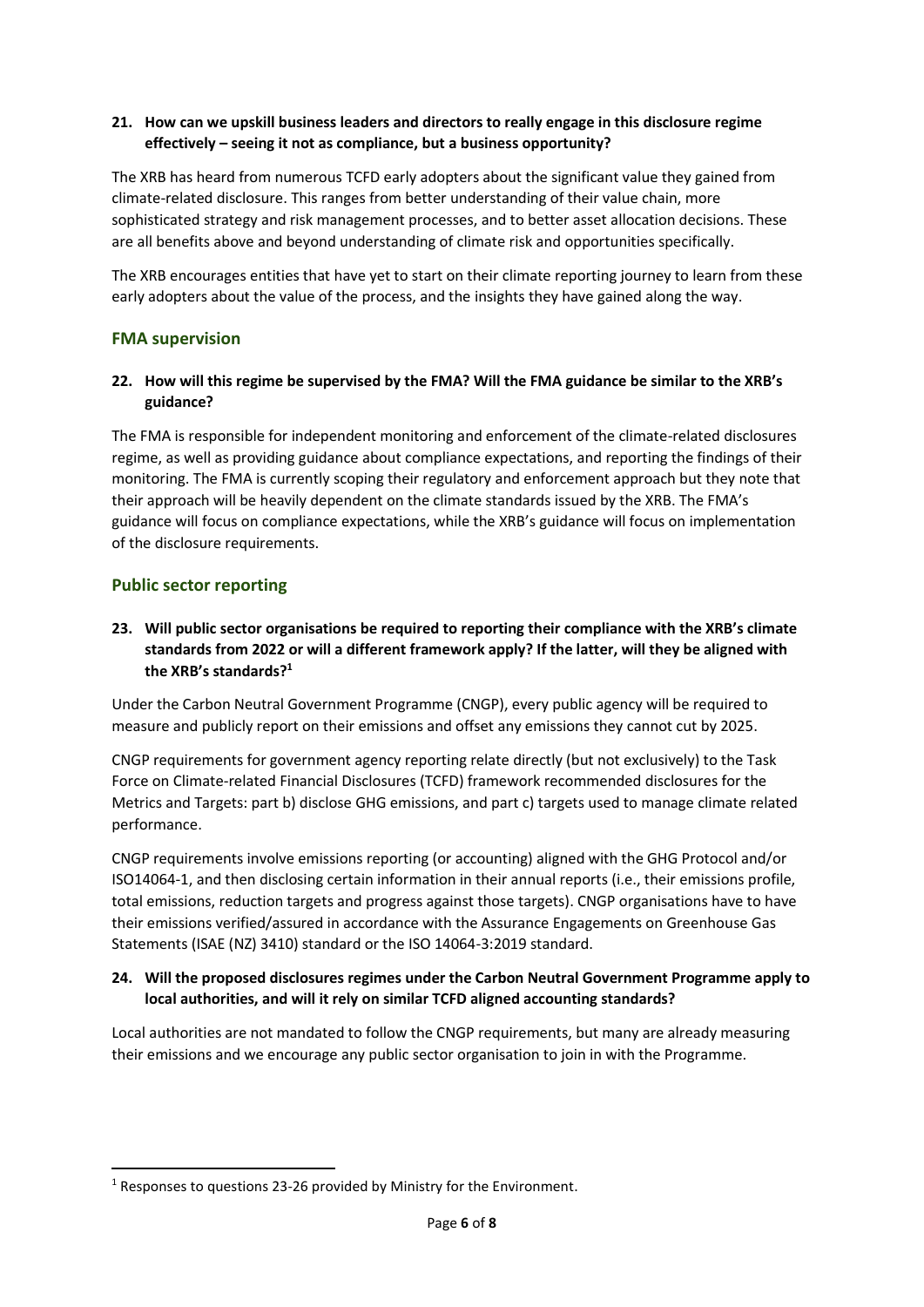# <span id="page-6-0"></span>**Taxonomy**

**25. One of the challenges for reporting entities is the absence of an agreed "green" taxonomy internationally, so we know what products are classified as green and not green. How important do you see the development of a green taxonomy?**

The Government is considering the best approach to provide transparency and support 'green' investments in New Zealand's capital markets. We are monitoring work internationally through the International Platform on Sustainable Finance on how a common taxonomy is evolving.

## <span id="page-6-1"></span>**Emissions Reduction Plan Consultation**

**26. The Emissions Reduction Plan is also out for consultation with a very similar end date. Was this planned?**

No.

### <span id="page-6-2"></span>**Entities outside scope**

## **27. How well placed are businesses that are not climate reporting entities under the CRD Bill to understand the impact of climate change on them, and the broader NZ economy?<sup>2</sup>**

The smaller NZX listed equity issuers are well placed to understand climate risks and consider their long-term climate risks and opportunities.

This is because the NZX Corporate Governance Code requires all issuers of equity securities to disclose, in their annual report, whether it has complied with each recommendation in the Code. Recommendation 4.3 requires the reporting of material non-financial information including "material exposure to environmental, economic and social sustainability risks". They also have to explain how they plan to manage those risks.

Climate reporting entities need to understand the climate-related risks facing the businesses in which they invest to understand their own climate-related risks. Banks, for instance, may therefore require entities they do business with to provide them with information on the entities' climaterelated risks.

#### <span id="page-6-3"></span>**Greenwashing**

#### **28. What assurance do we have that large accounting firms won't hijack reporting to suit them?**

We have interpreted the question to relate to concerns that disclosures on climate-related risks and opportunities (according to the climate standards) could mislead by exaggerating 'green' credentials, i.e., 'greenwashing'.

Climate reporting entities can either prepare the climate statements themselves, or outsource them to providers. We recognise that large accounting firms do have the expertise to assist entities prepare their climate statements. While some providers may consider there are financial incentives to engage in 'greenwashing', there are safeguards to limit such risks. Firstly, entities that outsource their disclosure obligation remain responsible for the climate statements. Like financial statements, disclosing entities

<sup>2</sup> Responses to questions 27-29 provided by Ministry for Business, Innovation and Employment.